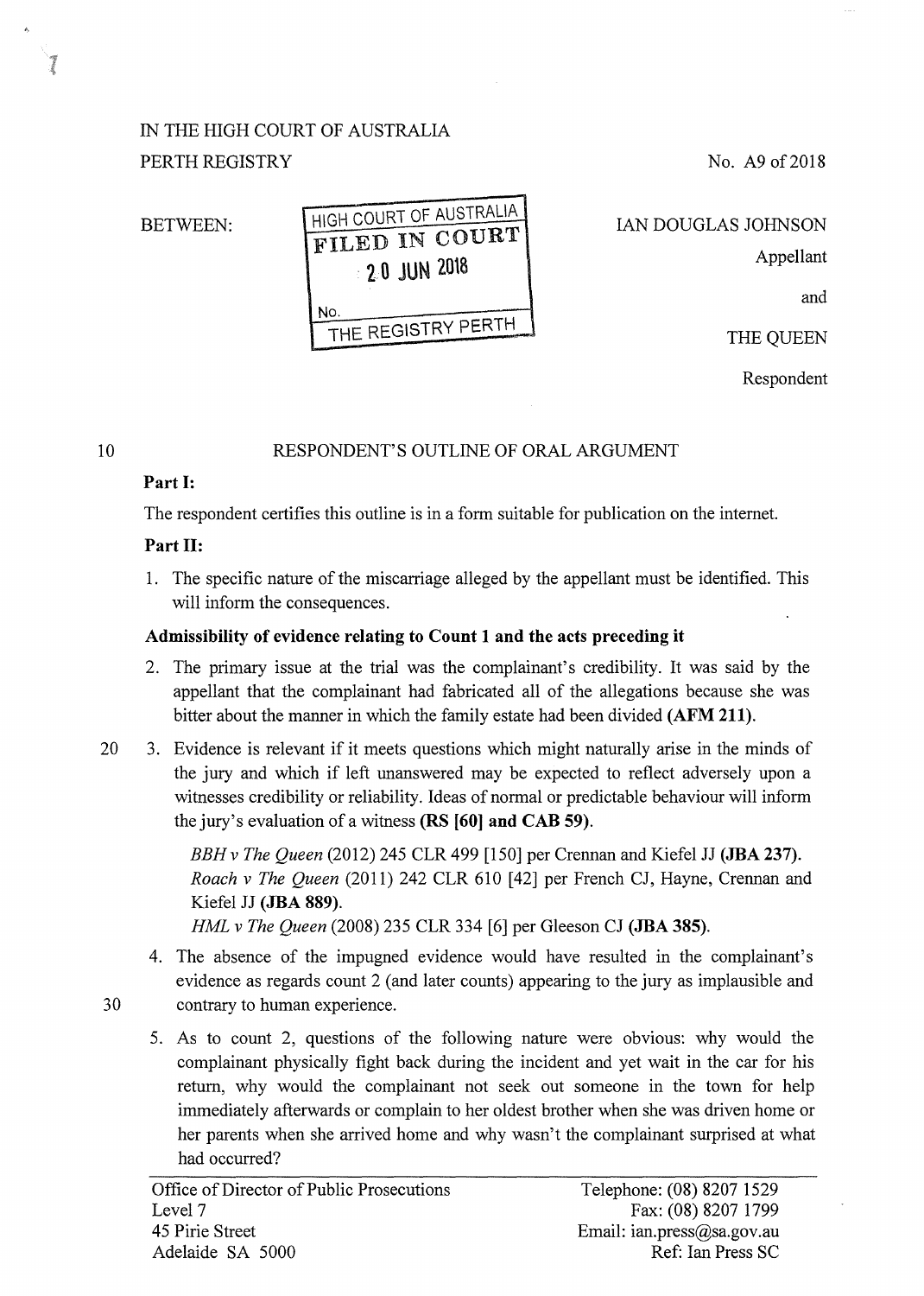- 6. As regards the appellant's actions, the following questions naturally arose: why would the appellant think he could demand sex from his sister without any forewarning, why would the appellant brazenly risk leaving her in the car when he returned to the hotel and why would he take the risk she would not inform their parents.
- 7. It was open for the jury to find the complainant's account was credible when regard was had to what had occurred previously, the length of time over which it occurred and the apparent unwillingness of her parents, from a very young age, to stop the appellant's offending. The complainant gave evidence that "nothing changed" after talking to her parents about earlier incidents **(RS [13]).**
- 10 8. The appellant submits the above reasoning is not reflected in the closing address of the prosecutor **(AR [18(3)]).** This submission fails to have regard to the uses of the evidence left to the jury **(CAB 85),** the address of the prosecutor at AFM 415 and most significantly, the fact that *"when jurors evaluate the evidence of a complainant they are not limited to considering arguments advanced by the lawyers."*

*HML v The Queen* 235 CLR 334 [9], per Gleeson CJ **(JBA 386).** 

- 9. The ability of the evidence to answer the questions and the significance of those answers to the issues at the trial informs its probative value. As the evidence was directly relevant to an assessment of the complainant's account on the charged incidents, it was highly probative.
- 20 *Roach v The Queen* (2011) 242 CLR 610, 624 [42 and 46], per French CJ, Hayne, Crennan and Kiefel JJ **(JBA 889-890).** 
	- 10. The fact the appellant did not know that his acts at the time of count 1 and before were seriously wrong, did not undermine the ability of the evidence to inform his or her subsequent behavior. The temporal connection between the acts remained strong. The evidence also did not give rise to a "heightened" risk of prejudice.

*R v H* [20 1 0] EWCA Crim 312 ( **JBA 799).**  *R v M (D)* [2016] EWCA Crim 674 **(JBA 793).**  *DPP v Peter Martin* (a pseudonym) (2016) 261 A Crim R 538 [112] **(JBA 350).** 

- 30 11. The evidence of the acts prior to count 1 are admissible for the same reasons.
	- 12. Contrary to the appellant's submission at **(AR [18(4)(b)])** the cross-examination by the appellant and the matters raised in closing argument are instructive. Both attempted to exploit the type of questions raised above **(RS [67]).**
	- 13. The prejudice was no different to that which may arise whenever more than one act is alleged. The directions cured the risk of this prejudice. SU8 **(CAB 38),** SU36 **(CAB 66),** SU54-55 **(CAB 83-85),** SU57 **(CAB** 87).

 $\mathcal{S}$  of  $\mathcal{S}$